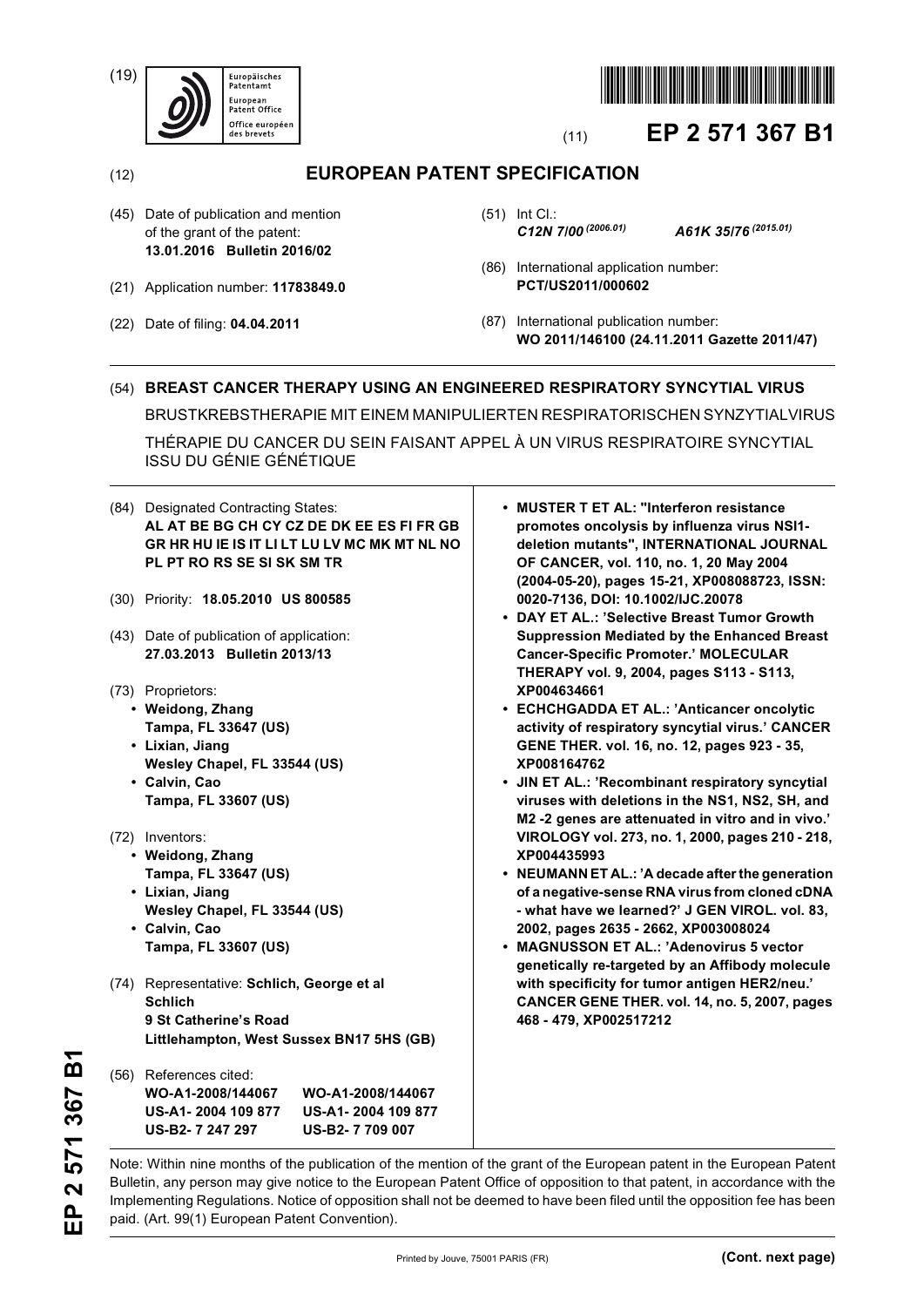- **ANDREASSON.: 'Vaccination against Her2/neuexpressing cancer using chimeric virus-like particles.' PHD THESIS., [Online] 2009, XP008164765 Retrieved from the Internet: <URL: httpJ/publications.ki.selspui/bitstrea m/ 10616/37692/1/thesis.pdf> [retrieved on 2011-07-04]**
- **SPANN ET AL.: 'Genetic recombination during coinfection of two mutants of human respiratory syncytial virus.' J. VIROL. vol. 77, 2003, pages 11201 - 11211, XP008164763**
- **BUKREYEV ET AL.: 'Interferon gamma expressed by a recombinant respiratory syncytial virus attenuates virus replication in mice without compromising immunogenicity.' PROC NATL ACAD SCI USA vol. 96, no. 5, 1999, pages 2367 - 2372, XP002149108**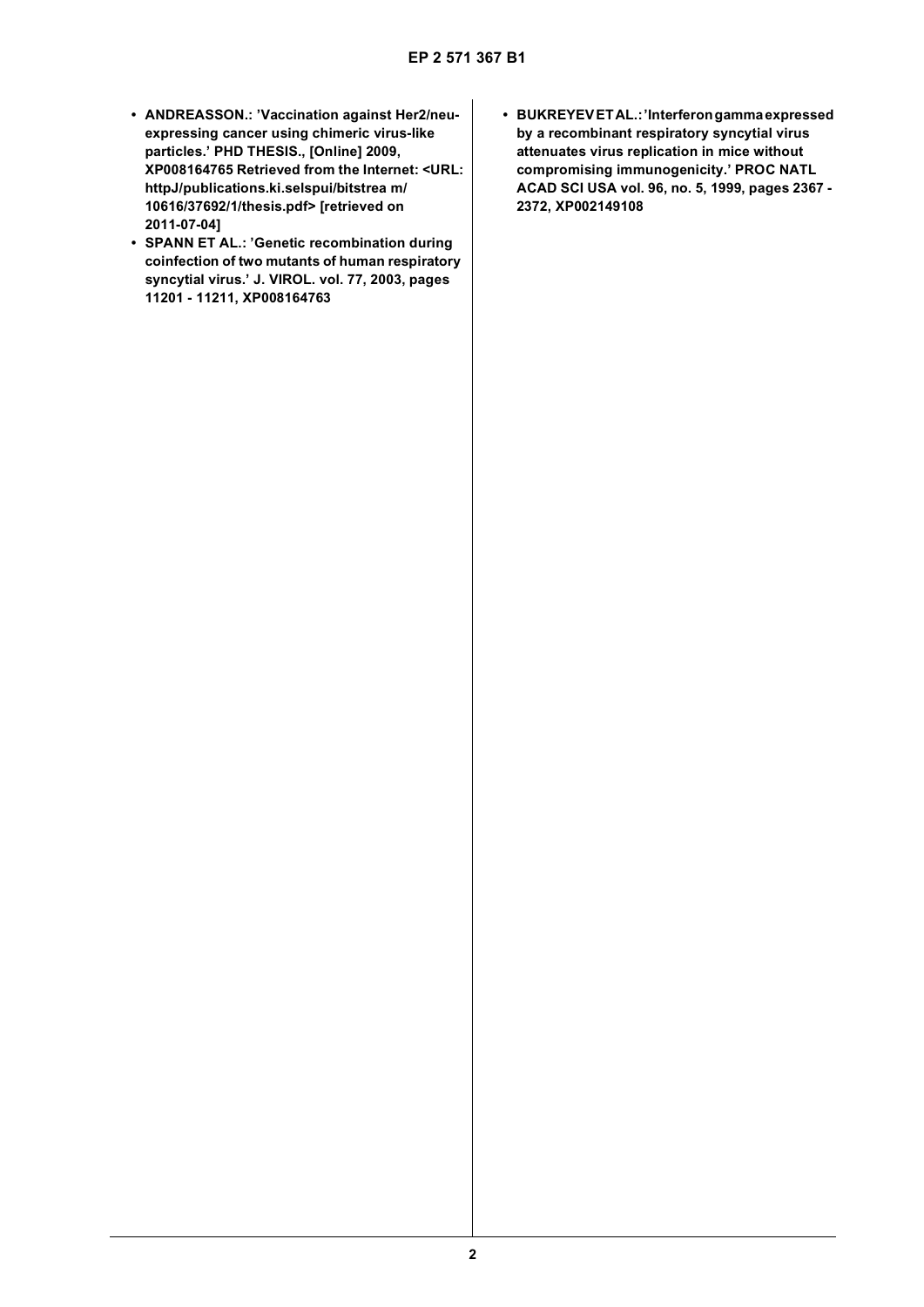### **Description**

### **FIELD OF THE INVENTION**

*5* **[0001]** The invention is within the scope of oncolytic virotherapy. We engineered respiratory syncytial virus (RSV) by deleting NS1 gene, and found that the NS1 gene deficient RSV (ΔNS1 RSV) can kill breast cancer cells, but not normal human cells.

### **BACKGROUND OF THE INVENTION**

*10*

**[0002]** Breast cancer: Breast cancer is the most commonly cancer among women, with more than one million new cases identified worldwide each year [1]. An estimated 192,370 patients were newly diagnosed with breast cancer in the United States in 2009, and about 40,170 died of the disease [2]. Approximately 24% to 30% of women who have no lymph-node involvement at the time of diagnosis will relapse; the relapse rate for node-positive women is between

- *15* 50%-60%[3]. The 5-year survival rates for those diagnosed with regional and metastatic disease are 80% and 26%, respectively[3]. Therefore, a safe and effective treatment remains a critical need. **[0003]** Oncolytic virotherapy. Oncolytic virotherapy is a novel strategy using viruses, either naturally occurring or genetically modified, to selectively target and destroy tumor cells whilst leaving surrounding non-malignant cells unharmed[4]. The destruction of cancer cells occurs either through direct lytic rupture by multi-cycle viral replication or the
- *20* subsequent induction of apoptosis[5] and successful application of virotherapy requires preferential and efficient amplification of the virus to lyse cancer cells. NS1 gene deficient RSV(ΔNS1 RSV) functions as an oncolytic virus against breast cancer.

**[0004]** RSV biology. RSV belongs to the family Paramyxoviridae, subfamily Pneumovirinae, genus Pneumovirus. The viral RNA is approximately 15 kb in size and is flanked by a leader region at the 3' extremity of the genome and by a

- *25 30* trailer region at the 5' extremity (Fig. 1). The viral genome contains individual genes for ten viral proteins [6]. The NS1 gene, unique to members of the genus Pneumovirus [7], is promoter-proximally located at the 3' end of the viral genome and its mRNA is the most abundant of the RSV transcripts in a linear start-stop-restart mode [8]. NS1 protein is referred to as nonstructural since it has not been detected in RSV particles. NS1 is exclusively found in RSV-infected cells. Our group, along with others, has found that NS1 can counter the type I IFN signaling during RSV infection [9, 10], implying
- that NS1 plays a direct role in inhibiting the host's innate immune response. **[0005]** RSV can be rendered nonpathogenic by mutating the NS1 gene so that it no longer inhibits IFN release, which attenuates viral infection in normal cells. However, these nonpathogenic RSV, ΔNS1 RSV, are still oncolytic because tumor cells are defective in their ability to produce and respond to IFN and, therefore, efficiently support the propagation of ΔNS1 RSV.
- *35* **[0006]** US 2004/109877 relates to attenuated influenza viruses having a deficient NS1 gene which can be used pharmaceutically for the treatment of cancer.

SUMMARY:

- *40* **[0007]** The present invention provides an NS1 gene-deficient oncolytic respiratory syncytial virus (RSV) for use in the treatment of breast cancer. In one embodiment, the gene NS1 is deleted by the removal of 122 to 630 nt in the antigenomic cDNA using reverse genetics approach, resulting in the joining of the upstream nontranslated region of NS1 to the translational initiation codon of NS2. The ANS1 RSV was recovered through co-transfecting Vero cells with the NS1 deficient RSV cDNA and expressional plasmids encoding N, P, M2-1 and L. The RSV NS1 protein functions as a type-
- *45* I-IFN antagonist, ΔNS1 RSV virotherapy produces more type-I-IFN, which prevents virus from replication in normal cells and also induces antitumor effects. **[0008]** In another embodiment, the ANS1 RSV can be applied to cancer spot by direct injection. Or the ANS1 RSV can be delivered to cancer spot through blood transfusion.

#### *50* BRIEF DESCRIPTION OF THE FIGURES

#### **[0009]**

*55*

Fig. 1. Diagram of the RSV genome and its transcription and replication products.

Fig. 2A. Verify viral NS1 protein by immunoblotting using anti-NS1 antibodies.

Fig. 2B. Morphology of virus-infected MDA-MB-231 and CCD-1059 SK cells 24h post-infection.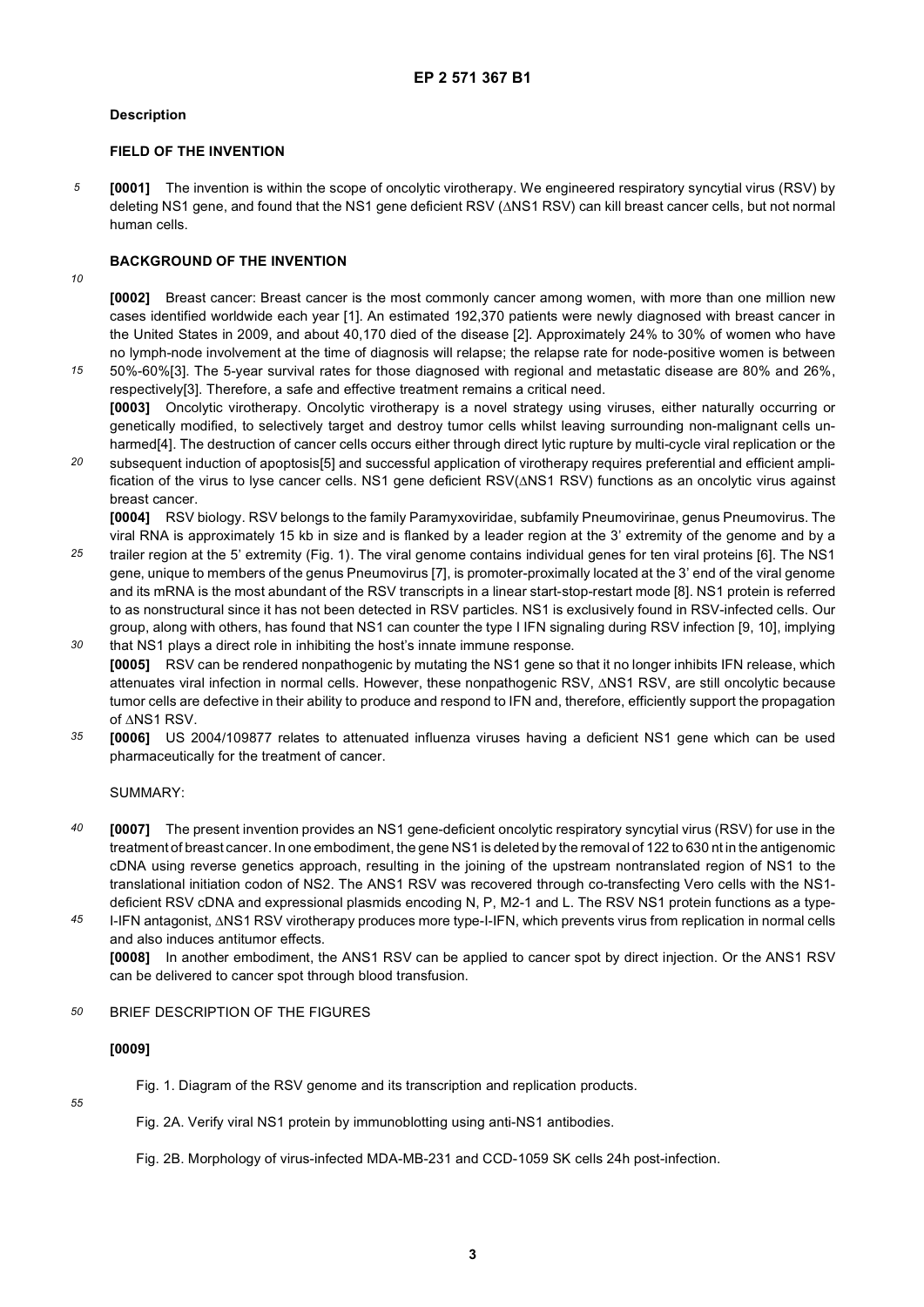Fig. 2C. Viral titers as measured by plaque assay at 24h after infection. Standard deviations from three independent experiments are shown by the error bars.

*5* Fig. 2D. *In vivo* test virotherapy. Subcutaneous MDA-MB-231 tumors were implanted in BALB/c nude mice and the size was photographed. Control mice received equal volume of vehicle or PBS. Tumor sizes were measured at the end of treatment. Each data point represents a mean of 6 tumors measurements plus or minus the standard deviation.

Fig. 2E. The tumor sizes were measured, and virotherapy is indicated by arrows below the x-axis. Control mice received equal volume of vehicle or PBS. Tumor sizes were measured at the end of treatment. Each data point represents a mean of 6 tumors measurements plus or minus the standard deviation.

Fig. 2F. Viral titers were measured in different tissue homogenates from the same animal to test virus safety after three days injection of viruses.

*15* Fig. 2G. Viral F gene expression[9] was analyzed by RT-PCR to test virus safety in different organ from the same individual after three days virotherapy.

Fig.3A. MDA-MB-231 and CCD-1059 SK cells were infected with indicated viruses (MOI = 5), and collected at 20 and 48 hr post-infection for apoptosis analysis by annexin V-binding and PI uptake assay.

- Fig. 3B. MDA-MB-231 cells were infected with viruses (MOI=3) and neutralizing Abs against IFN-β (ND50 is ∼0.05-0.2  $\mu$ g/ml PBL Interferon Source) were added 15min post-infection, and apoptosis were measured by annexin V-binding and PI uptake assay.
- *25* Fig. 3C. Vero cells were infected with indicated viruses (MOI=5) and apoptosis was measured by annexin V-binding and PI uptake assay.

**[0010]** Table 1. Cytopathic effect (CPE) test showing ΔNS1 RSV selectively kills human breast cancer cells

#### *30* **DETAILED DESCRIPTION OF THE INVENTION**

*10*

*20*

*35*

**[0011]** The respiratory syncytial virus (RSV) was used in this study. The NS1 gene was deleted by the removal of 122 to 630 nt in the antigenomic cDNA using reverse genetics approach, resulting in the joining of the upstream nontranslated region of NS1 to the translational initiation codon of NS2. The ΔNS1 RSV was recovered through co-transfecting Vero cells with the NS1-deficient viral cDNA clone and expressional plasmids encoding N, P, M2-1 and L. Alternatively, the

engineered virus could be any other viruses with the deletion of similar NS1 gene. **[0012]** To identify whether ΔNS1 RSV lacks NS1 gene, we infected Vero cells (IFN-β gene deficient cells) with wt RSV and ΔNS1 RSV (MOI=5), NS1 protein were tested using NS1 specific antibodies by immunoblotting. As shown in Fig.2A,

*40* NS1 protein was only visualized in wt RSV-infected Vero cells, not ΔNS1 RSV-infected cells, indicating that ΔNS1 RSV lacks NS1 gene. **[0013]** ΔNS1 RSV preferentially kills breast cells both in vitro and in vivo. MDA-MB-231 breast cancer cells and normal CCD-1059SK (Human normal breast fibroblast) were cultured in as indicated by ATCC (American Type Culture Collection) instruction, and then infected with wt and ΔNS1 RSV (MOI=5). Changes in cell morphology were observed and viral

- *45* replication was measured. Fig. 2B shows that ΔNS1 RSV selectively induces cytopathic effect (CPE) in MDA-MB-231 breast cancer cells, and that ΔNS1 RSV has a higher viral titer in this tumor cells than in CCD-1059SK cells 24h postinfection (Fig. 2C), suggesting that MDA-MB-231 cells efficiently support the propagation of ΔNS1 RSV. To test if ΔNS1 RSV also kills other breast cancer cell lines, we infected breast cancer cell lines T-47D and MCF-7 with ΔNS1 RSV (MOI=5). CPEs were observed 48 h post-infection (Table 1), indicating ΔNS1 RSV specifically kills breast cancer cells. **[0014]** To determine whether ΔNS1 RSV infection induces tumor growth regression in vivo, MDA-MB-231 breast
- *50 55* cancer cells were injected s.c. into the left and right flanks of 4-6 weeks old nude BALB/c mice (n=6 per group) and the resulting tumors were allowed to develop. Viruses (1 X10<sup>10</sup> pfu/ml) were locally injected into the tumors three times and the sizes of the tumors were measured using digital calipers. Fig. 2C, D show that ΔNS1 RSV infection caused regression in tumor growth versus controls. To test the safety of locally administered viruses, the virus titer in various organs of infected mice was determined by plaque assay and RT-PCR assay. As shown in Fig. 2E, F, the viruses specifically
- localize to tumors.

**[0015]** ΔNS1 RSV infection induces apoptosis in tumor cells, but not in normal human breast fibroblast CCD-1059SK cells. To test the differential effect of ΔNS1 RSV infection on apoptosis, MDA-MB-231 tumor cells and normal CCD-1059 SK cells were infected with the indicated viruses (MOI = 5) and apoptosis was measured by the annexin V binding assay.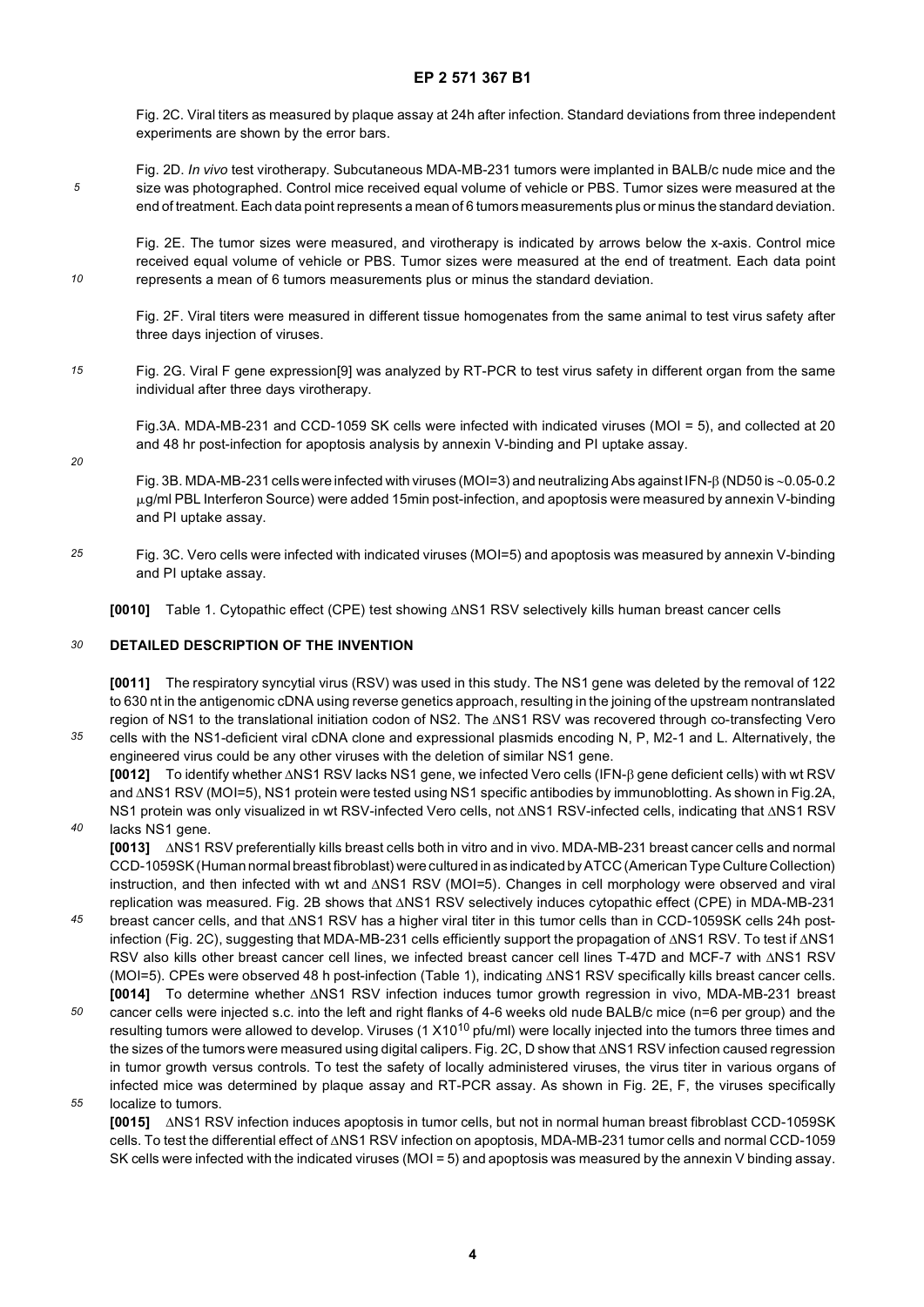Fig. 3A shows that ΔNS1 RSV selectively induces apoptosis in tumor cells, compared to the cell spontaneous apoptosis shown in control.

**[0016]** Knockdown of the RSV NS1 gene allows the production of more IFN-β in A549 cells [9]. To further study the involvement of IFN-β in virus-induced apoptosis in breast cancer cells, neutralizing Abs against IFN-β were used to block IFN activity, but failed to attenuate apoptosis in breast cancer cells induced by viral infection (Fig. 3B). To confirm this finding, we infected Vero cells (IFN-β gene deficient cells) with ΔNS1 RSV, apoptosis was measured by the annexin V binding assay. Fig. 3C shows that ΔNS1 RSV still induces apoptosis in Vero cells, compared to the control, suggesting that IFN may not be involved in virus-induced apoptosis.

*10*

*5*

# Table 1. ANS1 RSV selectively kills human breast cancer cells

| Virus (MOI=10)                                     | <b>CPE</b> (hr post-infection) |        |           |        |
|----------------------------------------------------|--------------------------------|--------|-----------|--------|
|                                                    | 24hr                           |        | 48hr      |        |
| Cells <sup>®</sup>                                 | ∆NS1 RSV                       | wt RSV | ∆NS1 RSV  | wt RSV |
| <b>CCD-1059Sk (Human normal breast fibroblast)</b> |                                |        |           | --     |
| MDA-MB-231 (Breast, adenocarcinoma, p53-)          | $***$                          |        | $***+$    |        |
| T-47D (Breast, ductal carcinoma, p53-)             | $^{\tiny{++}}$                 | $\sim$ | $^{++++}$ | --     |
| MCF7 (Breast, adenocarcinoma, p53+)                | $++$                           | --     | ++++      |        |
|                                                    |                                |        |           |        |

*25*

Note: -: no CPE; ++: CPE ≤ 50%; ++++: CPE ≥75%

#### *30* **Reference:**

#### **[0017]**

- 1. Parkin, D.M., et al., Global cancer statistics, 2002. CA Cancer J Clin, 2005. 55(2): p. 74-108.
- *35* 2. Jemal, A., et al., Cancer statistics, 2009. CA Cancer J Clin, 2009. 59(4): p. 225-49. 3. Donato, B.M., et al., Treatment patterns in patients with advanced breast cancer who were exposed to an anthracycline, a taxane, and capecitabine: a descriptive report. Clin Ther. 32(3): p. 546-54. 4. Parato, K.A., et al., Recent progress in the battle between oncolytic viruses and tumours. Nat Rev Cancer, 2005.
- *40* 5(12): p. 965-76. 5. Berry, L.J., et al., Potent oncolytic activity of human enteroviruses against human prostate cancer. Prostate, 2008. 68(6): p. 577-87.

6. Collins, P.L., Y.T. Huang, and G.W. Wertz, Identification of a tenth mRNA of respiratory syncytial virus and assignment of polypeptides to the 10 viral genes. J Virol, 1984. 49(2): p. 572-8.

7. Hacking, D. and J. Hull, Respiratory syncytial virus--viral biology and the host response. J Infect, 2002. 45(1): p. 18-24.

8. Tran, K.C., P.L. Collins, and M.N. Teng, Effects of altering the transcription termination signals of respiratory syncytial virus on viral gene expression and growth in vitro and in vivo. J Virol, 2004.78(2): p. 692-9.

9. Zhang, W., et al., Inhibition of respiratory syncytial virus infection with intranasal siRNA nanoparticles targeting the viral NS1 gene. Nat Med, 2005. 11(1): p. 56-62.

*50* 10. Spann, K.M., et al., Suppression of the induction of alpha, beta, and lambda interferons by the NS1 and NS2 proteins of human respiratory syncytial virus in human epithelial cells and macrophages [corrected]. J Virol, 2004. 78(8): p. 4363-9.

#### *55* **Claims**

*45*

**1.** An NS1 gene-deficient oncolytic respiratory syncytial virus (RSV) for use in the treatment of breast cancer.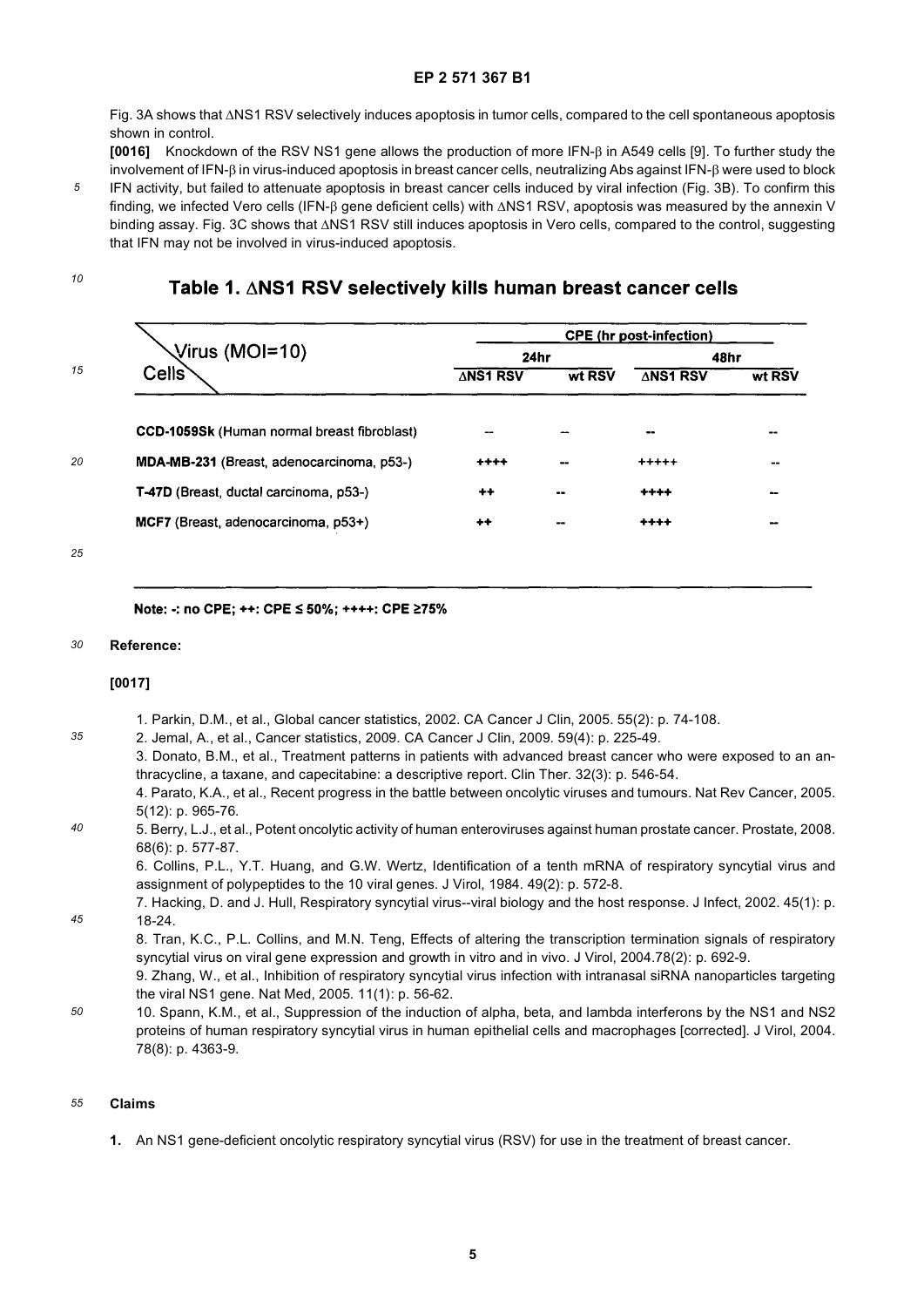- **2.** The NS1 gene-deficient oncolytic RSV for use according to claim 1, wherein said NS1 gene has been deleted.
- **3.** The NS1 gene-deficient oncolytic RSV for use according to claim 2, wherein said NS1 gene has been deleted by a reverse genetics strategy.
- *5*

*10*

- **4.** The NS1 gene-deficient oncolytic RSV for use according to claim 3, wherein said NS1 gene has been deleted by the removal of 122 to 630 nt in the antigenomic cDNA.
- **5.** The NS1 gene-deficient oncolytic RSV for use according to any preceding claim, requiring co-expression in Vero cells of five viral components from transfected plasmids, namely the NS1-deficient viral cDNA clone, viral N, M2-1, P protein and L protein.
	- **6.** The NS1 gene-deficient oncolytic RSV for use according to any preceding claim, for administration to cancer by direct injection.

*15*

**7.** The NS1 gene-deficient oncolytic RSV for use according to any of claims 1-5, for administration to cancer through blood transfusion.

#### *20* **Patentansprüche**

- **1.** NS1-Gen-defizientes onkolytisches Respiratorisches Synzytial-Virus (RSV) für die Verwendung bei der Behandlung von Brustkrebs.
- *25* **2.** NS1-Gen-defizientes onkolytisches RSV für die Verwendung gemäß Anspruch 1, wobei das NS1-Gen ausgeschaltet wurde.
	- **3.** NS1-Gen-defizientes onkolytisches RSV für die Verwendung gemäß Anspruch 2, wobei das NS1-Gen durch eine reverse Genetikstrategie ausgeschaltet wurde.

#### *30*

- **4.** NS1-Gen-defizientes onkolytisches RSV für die Verwendung gemäß Anspruch 3, wobei das NS1-Gen durch die Entfernung von 122 bis 630 nt in der antigenomischen cDNA ausgeschaltet wurde.
- **5.** NS1-Gen-defizientes onkolytisches RSV für die Verwendung gemäß einem vorhergehenden Anspruch, wofür Co-Expression in Vero-Zellen von fünf viralen Komponenten transfizierter Plasmide erforderlich ist, nämlich dem NS1 defizienten viralen cDNA-Clon, viralen N-, M2-1-, P-Protein und L-Protein.
	- **6.** NS1-Gen-defizientes onkolytisches RSV für die Verwendung gemäß einem vorhergehenden Anspruch zur Verabreichung für Krebs durch direkte Injektion.

#### *40*

*35*

**7.** NS1-Gen-defizientes onkolytisches RSV für die Verwendung gemäß einem der Ansprüche 1-5 zur Verabreichung für Krebs durch Bluttransfusion.

#### *45* **Revendications**

- **1.** Virus respiratoire syncytial (RSV) oncolytique déficient en gène NS1 destiné à être utilisé dans le traitement du cancer du sein.
- *50* **2.** Virus RSV oncolytique déficient en gène NS1 destiné à être utilisé selon la revendication 1, ledit gène NS1 ayant été délété.
	- **3.** Virus RSV oncolytique déficient en gène NS1 destiné à être utilisé selon la revendication 2, ledit gène NS1 ayant été délété par une technique de génétique inverse.

*55*

**4.** Virus RSV oncolytique déficient en gène NS1 destiné à être utilisé selon la revendication 3, ledit gène NS1 ayant été délété par suppression de 122 à 630 nucléotides (nt) dans l'ADNc antigénomique.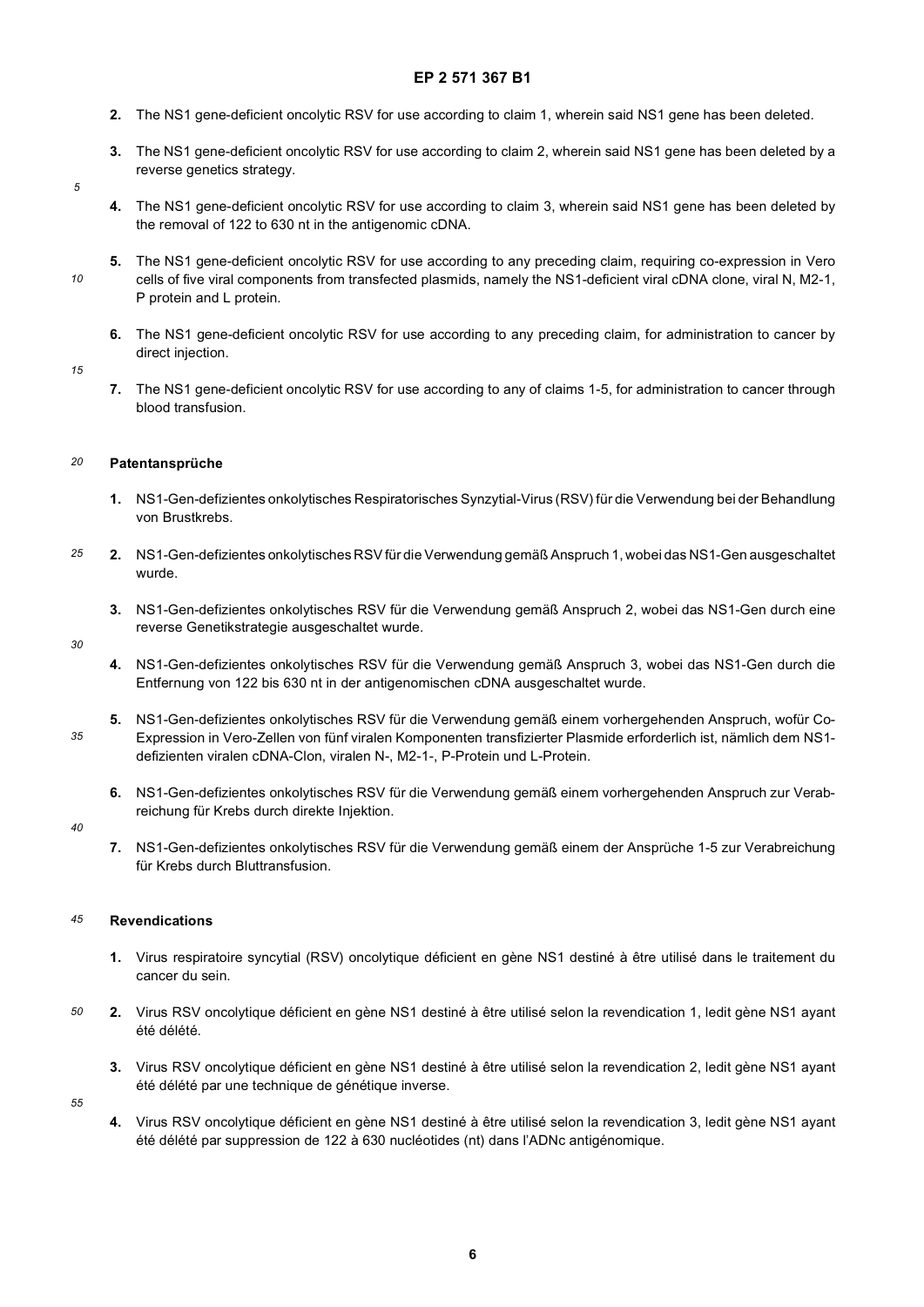- **5.** Virus RSV oncolytique déficient en gène NS1 destiné à être utilisé selon l'une quelconque des revendications précédentes, nécessitant la co-expression dans des cellules Véro de cinq composants viraux provenant de plasmides transfectés, à savoir le clone d'ADNc viral déficient en NS1, les protéines L, P, M2-1 et N virales.
- *5* **6.** Virus RSV oncolytique déficient en gène NS1 destiné à être utilisé selon l'une quelconque des revendications précédentes, pour administration à un cancer par injection directe.
	- **7.** Virus RSV oncolytique déficient en gène NS1 destiné à être utilisé selon l'une quelconque des revendications 1 à 5, pour administration à un cancer par transfusion sanguine.

*10*

| 15 |  |  |  |
|----|--|--|--|
| 20 |  |  |  |
| 25 |  |  |  |
| 30 |  |  |  |
| 35 |  |  |  |
| 40 |  |  |  |
| 45 |  |  |  |
| 50 |  |  |  |
| 55 |  |  |  |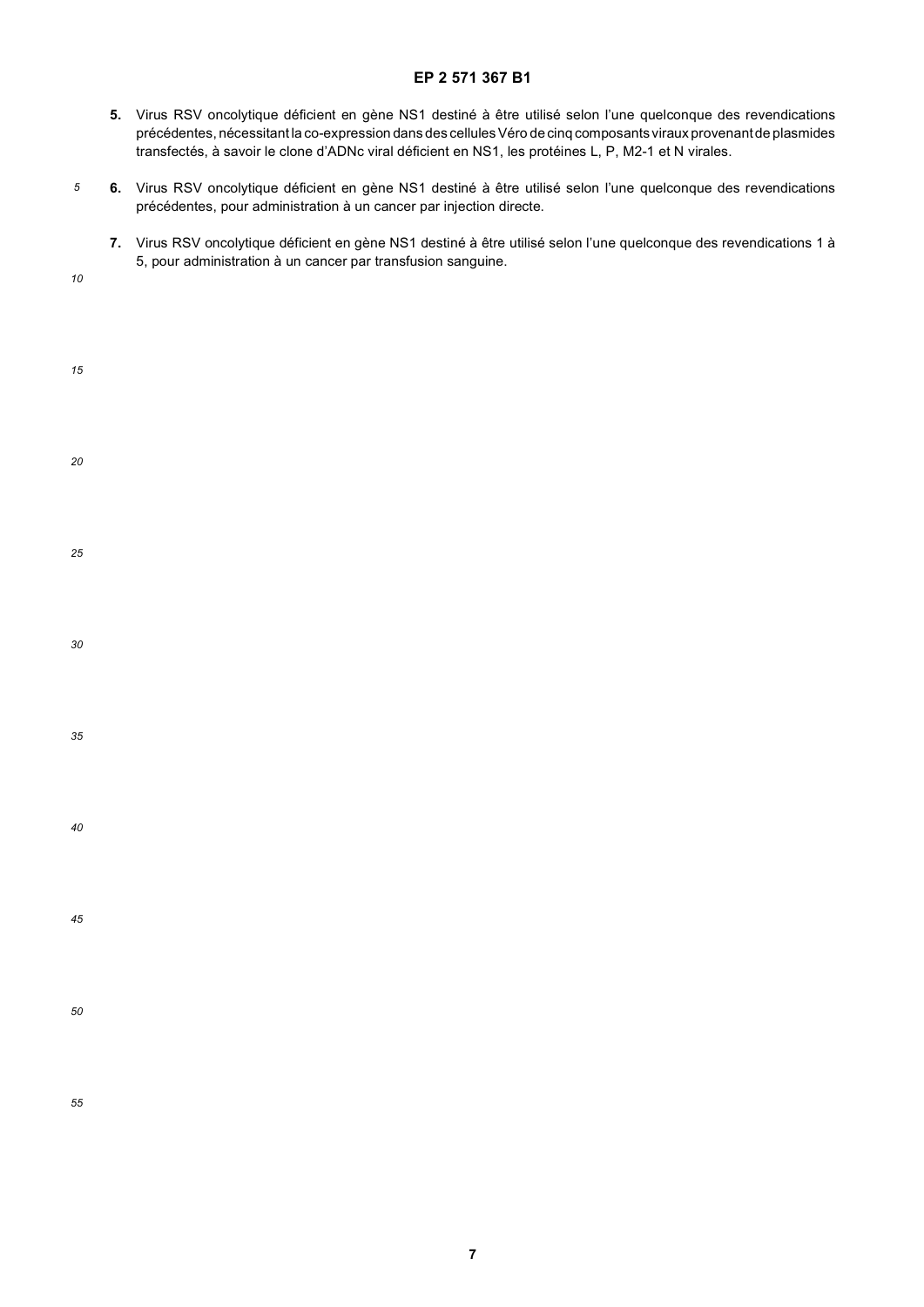

GS and GE signals are shown as white and black boxes, respectively. The encoded anti-genome and mRNAs are indicated by hatched rectangles. Arrows indicate the location of the promoters.

**8**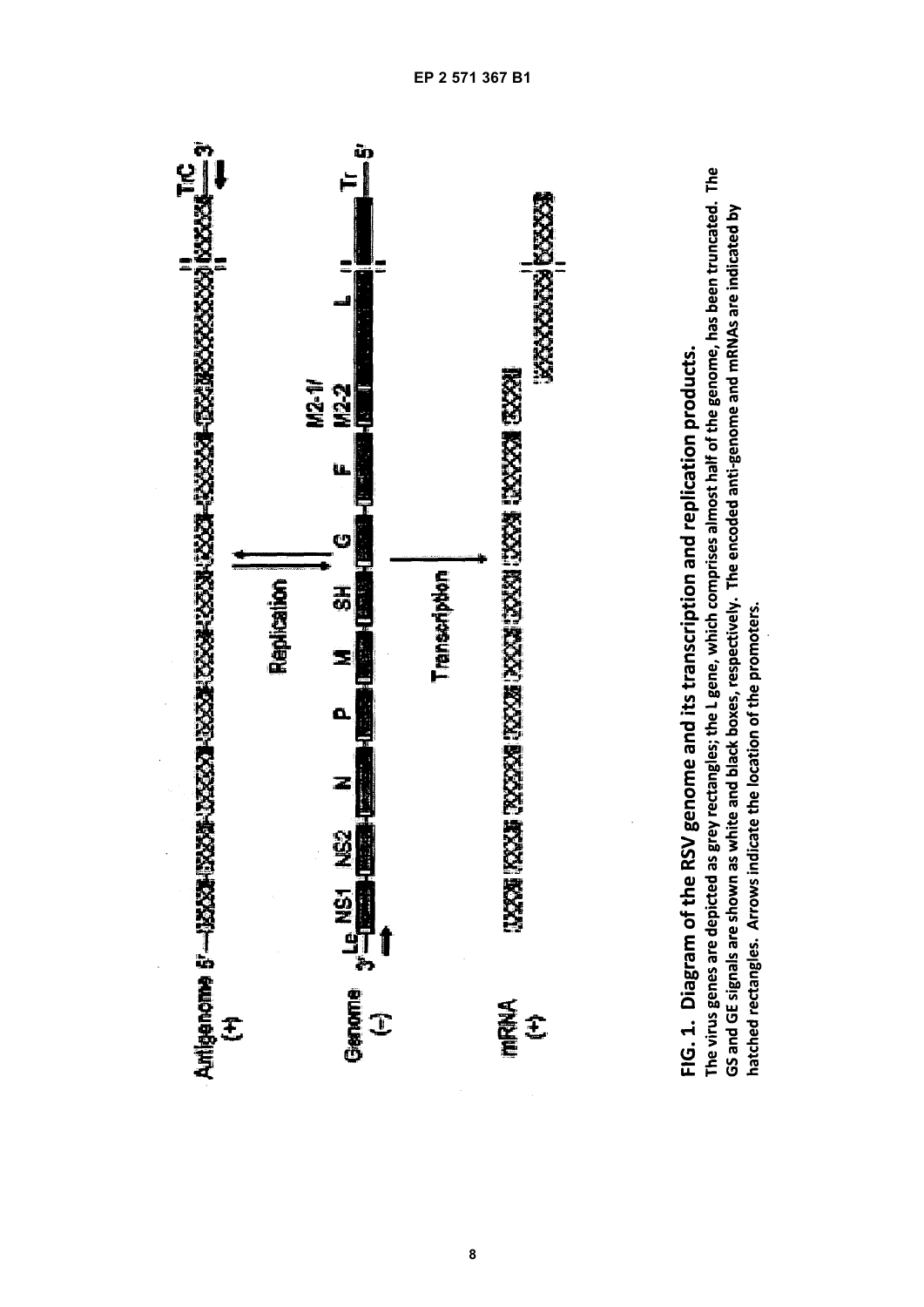

Fig. 2A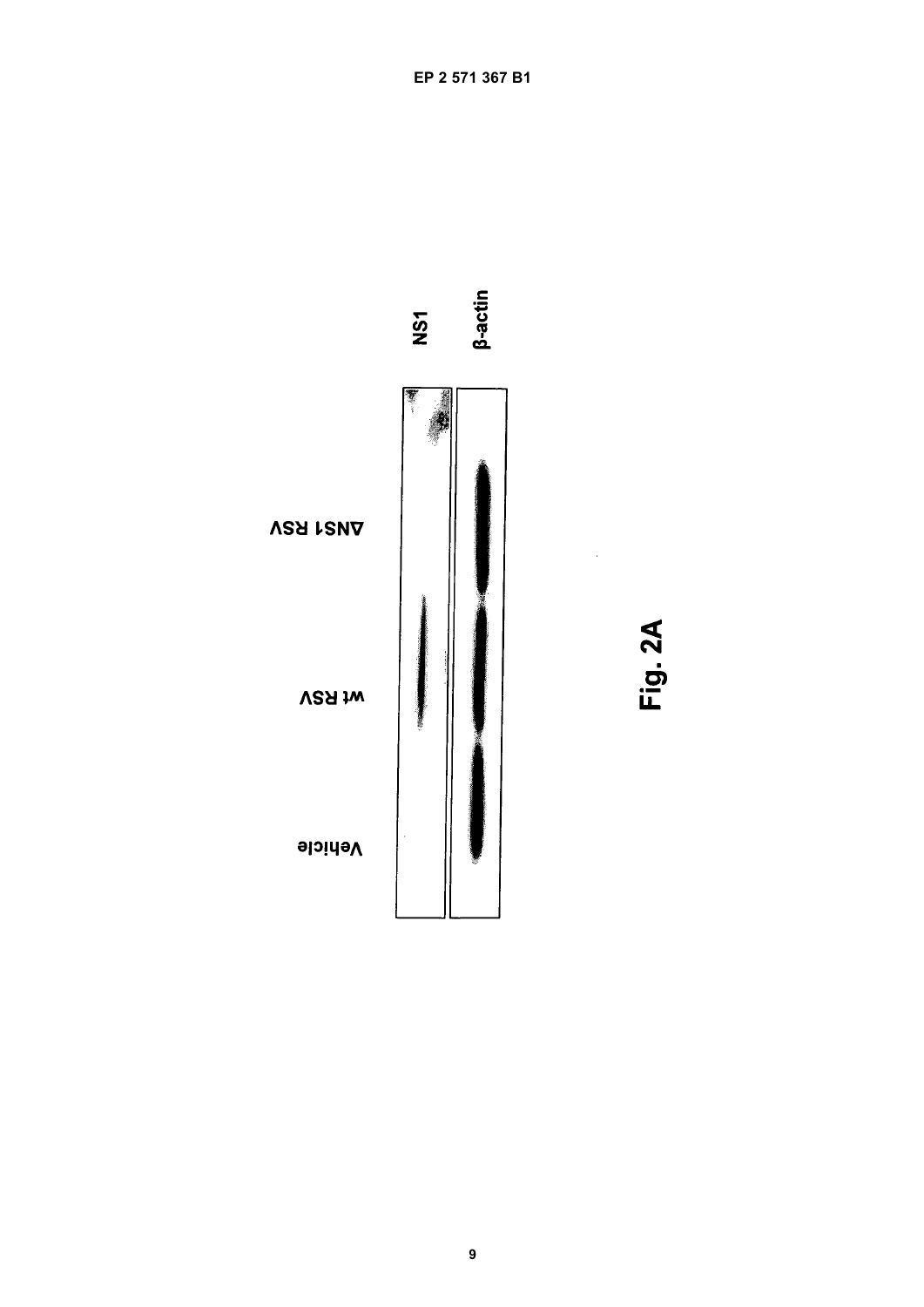

Figure 2B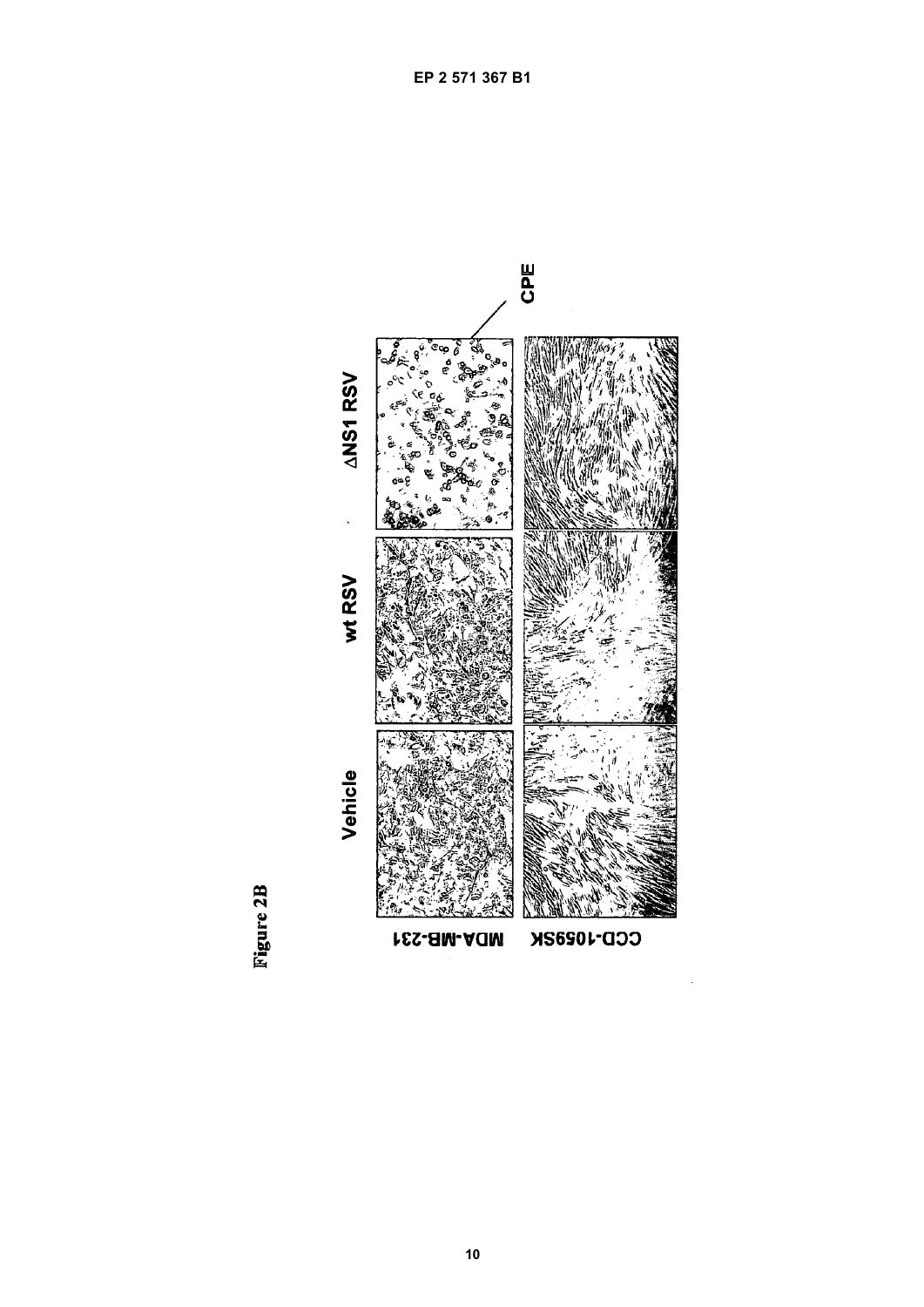

Fig. 2C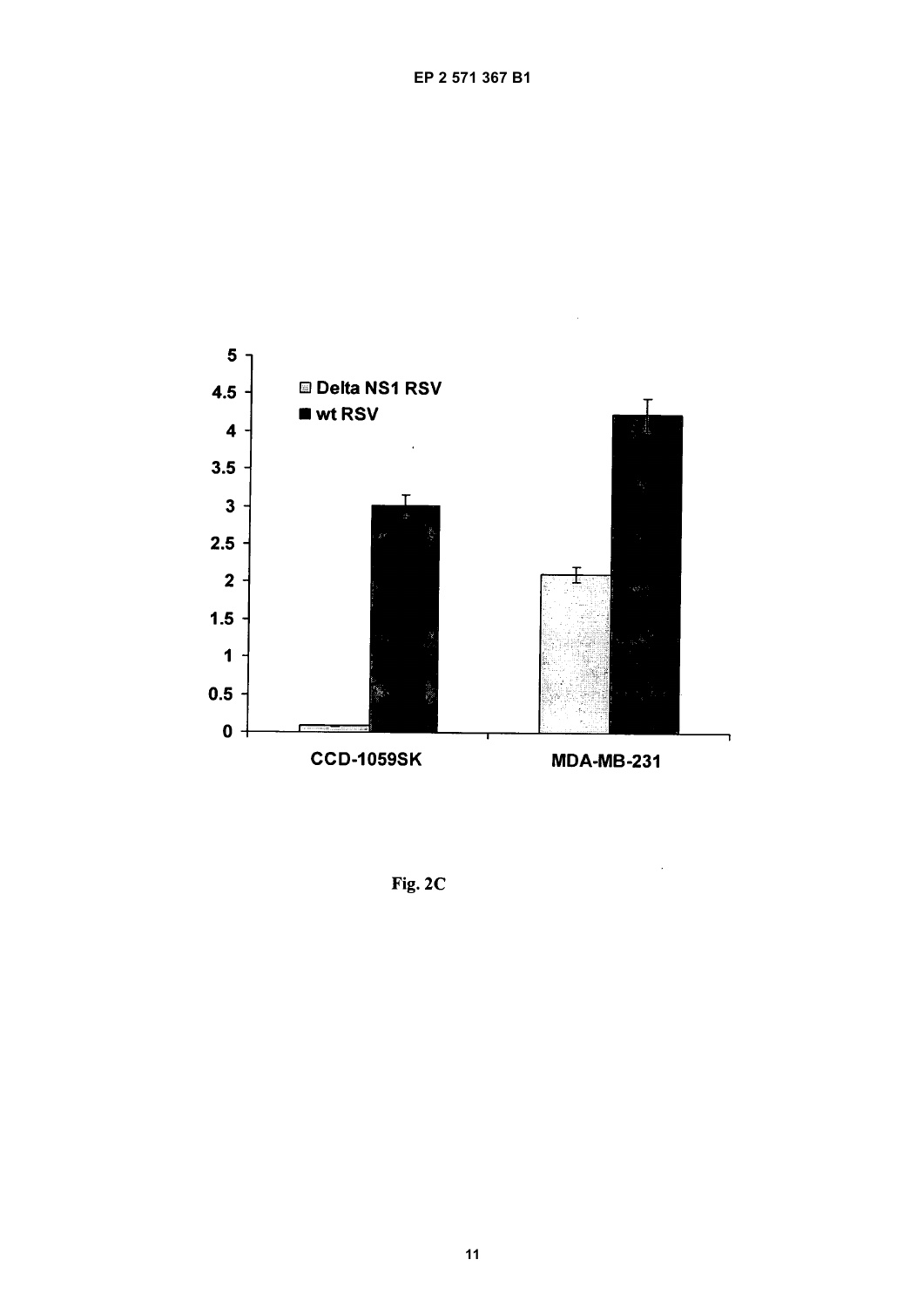

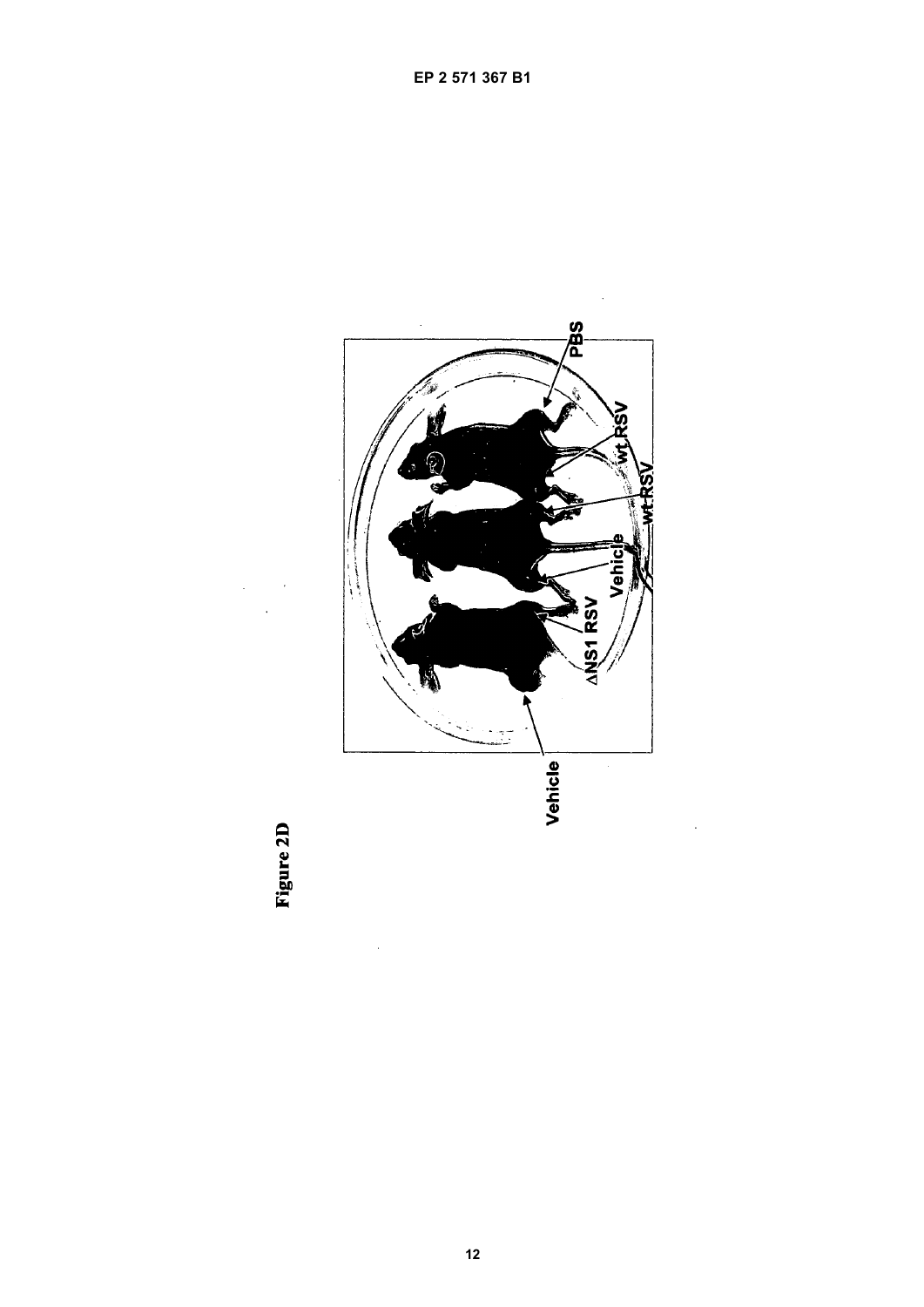

Fig. 2E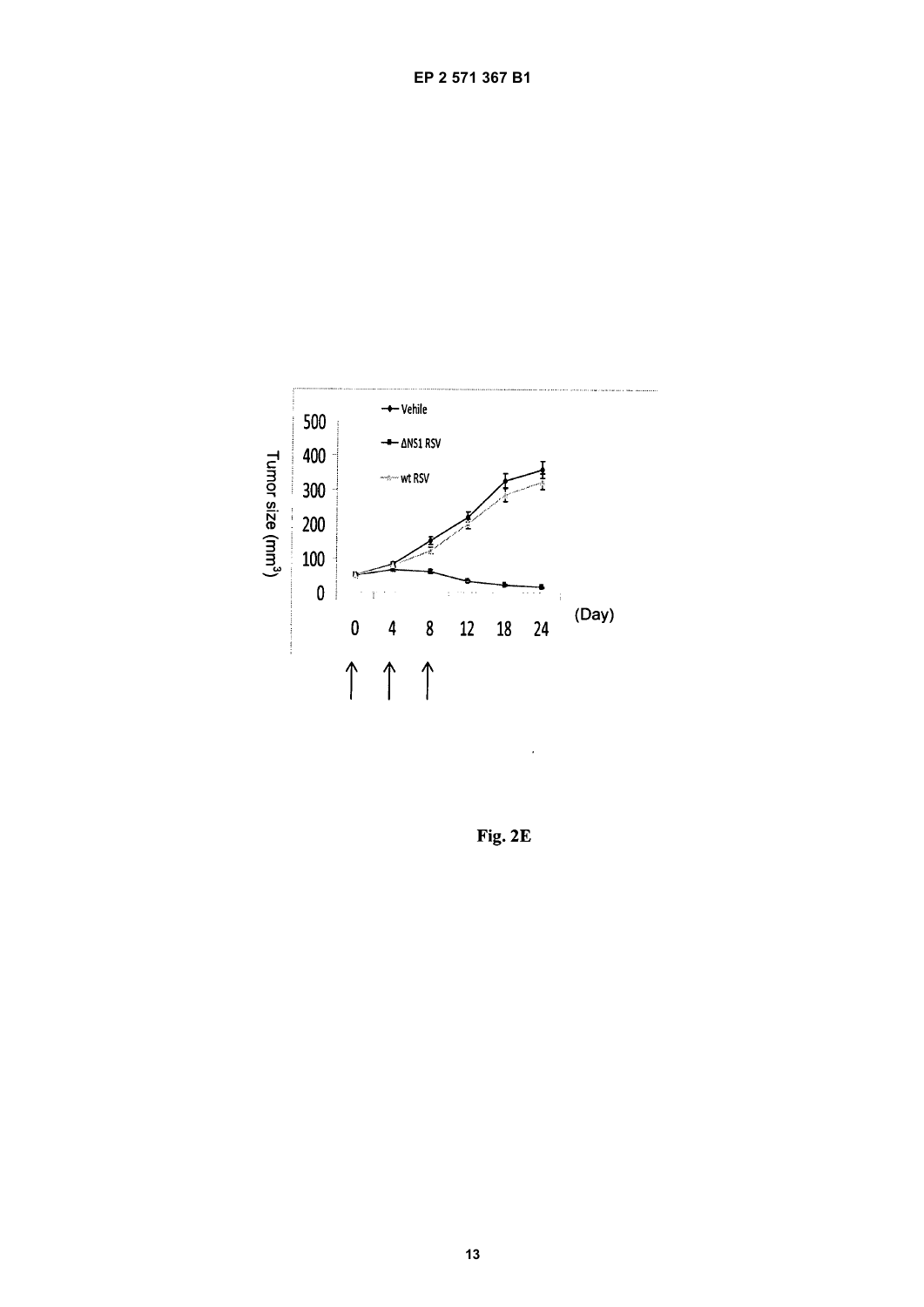

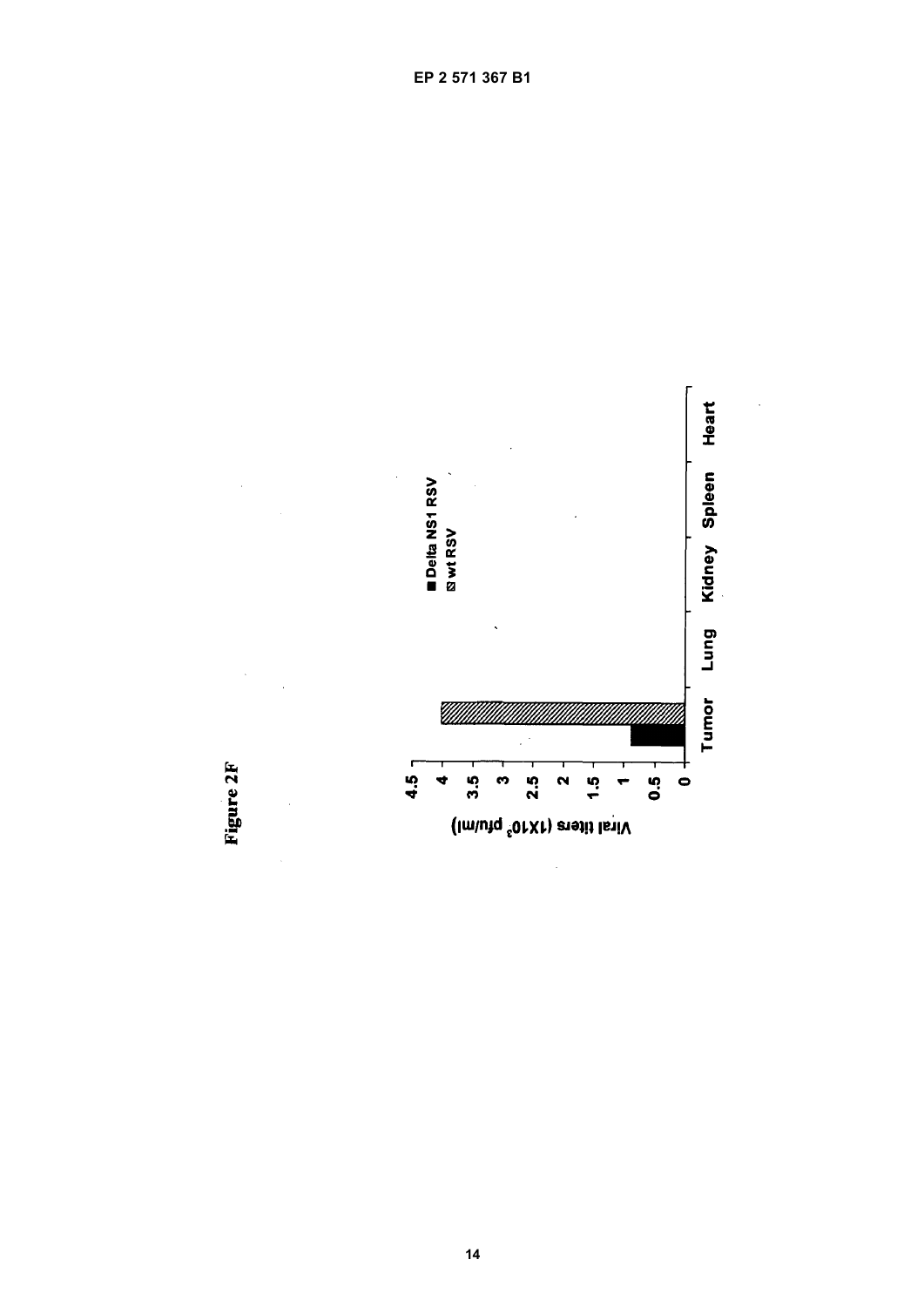



 $\ddot{\phantom{a}}$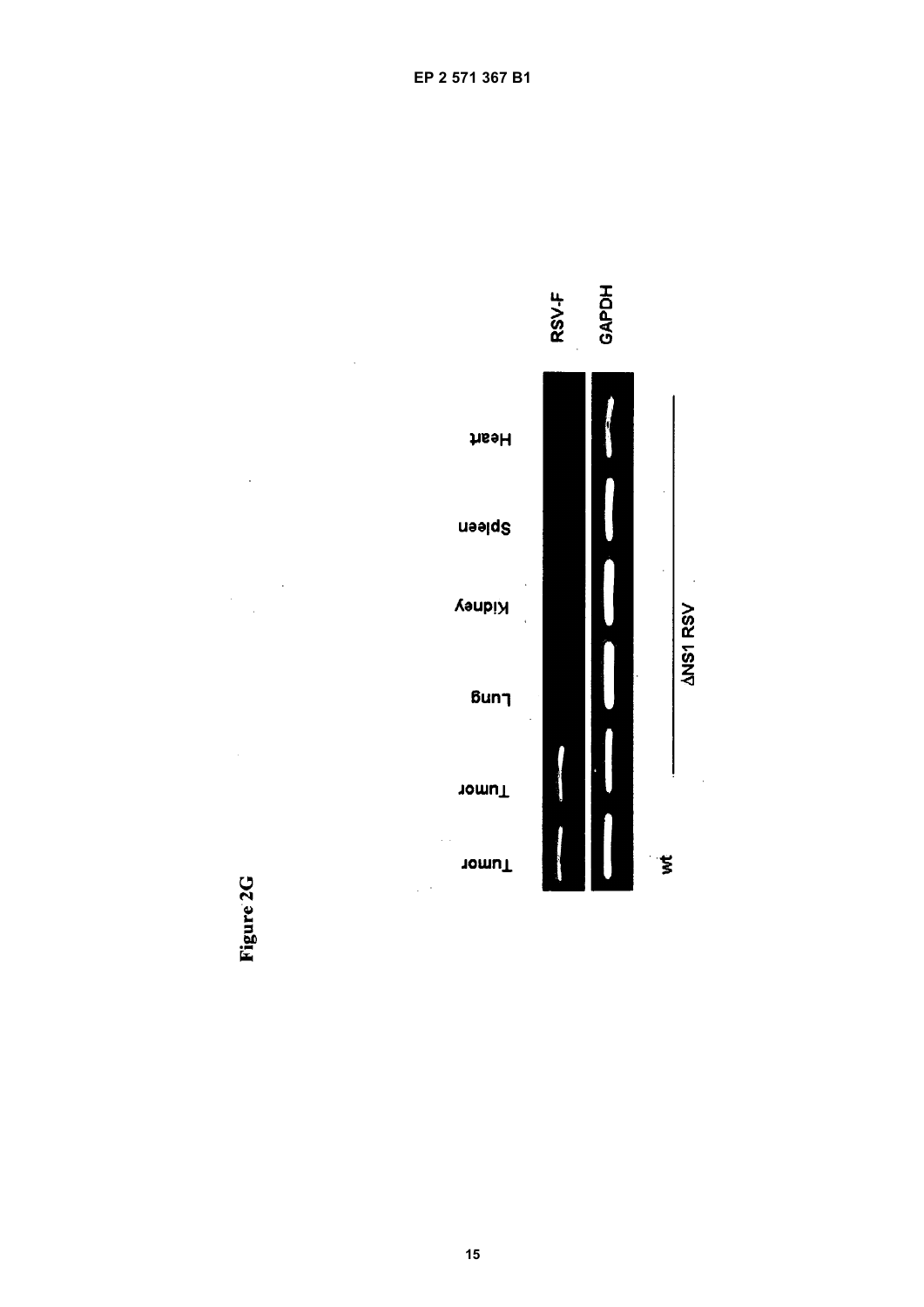

 $\overline{a}$ 

Figure 3A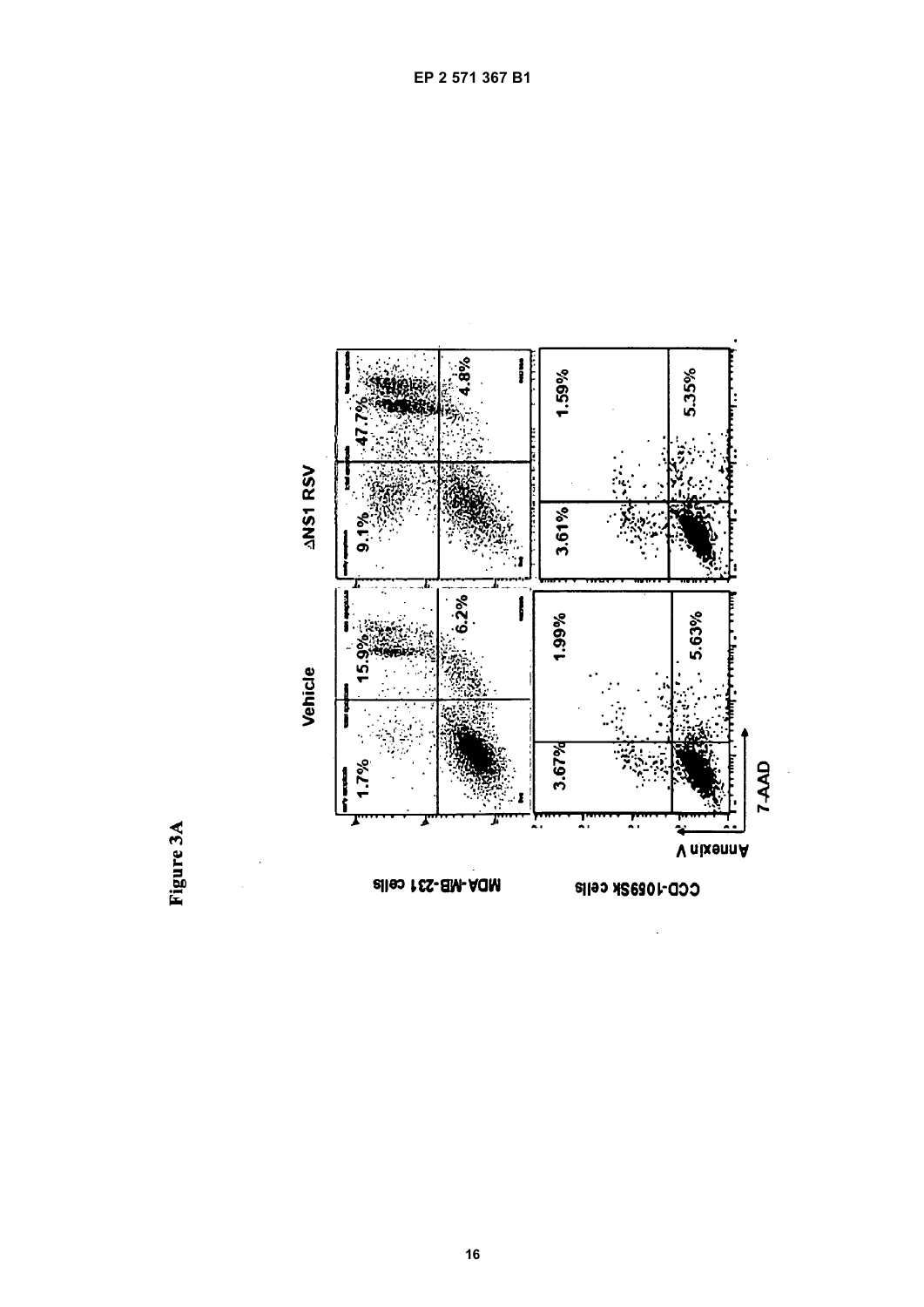

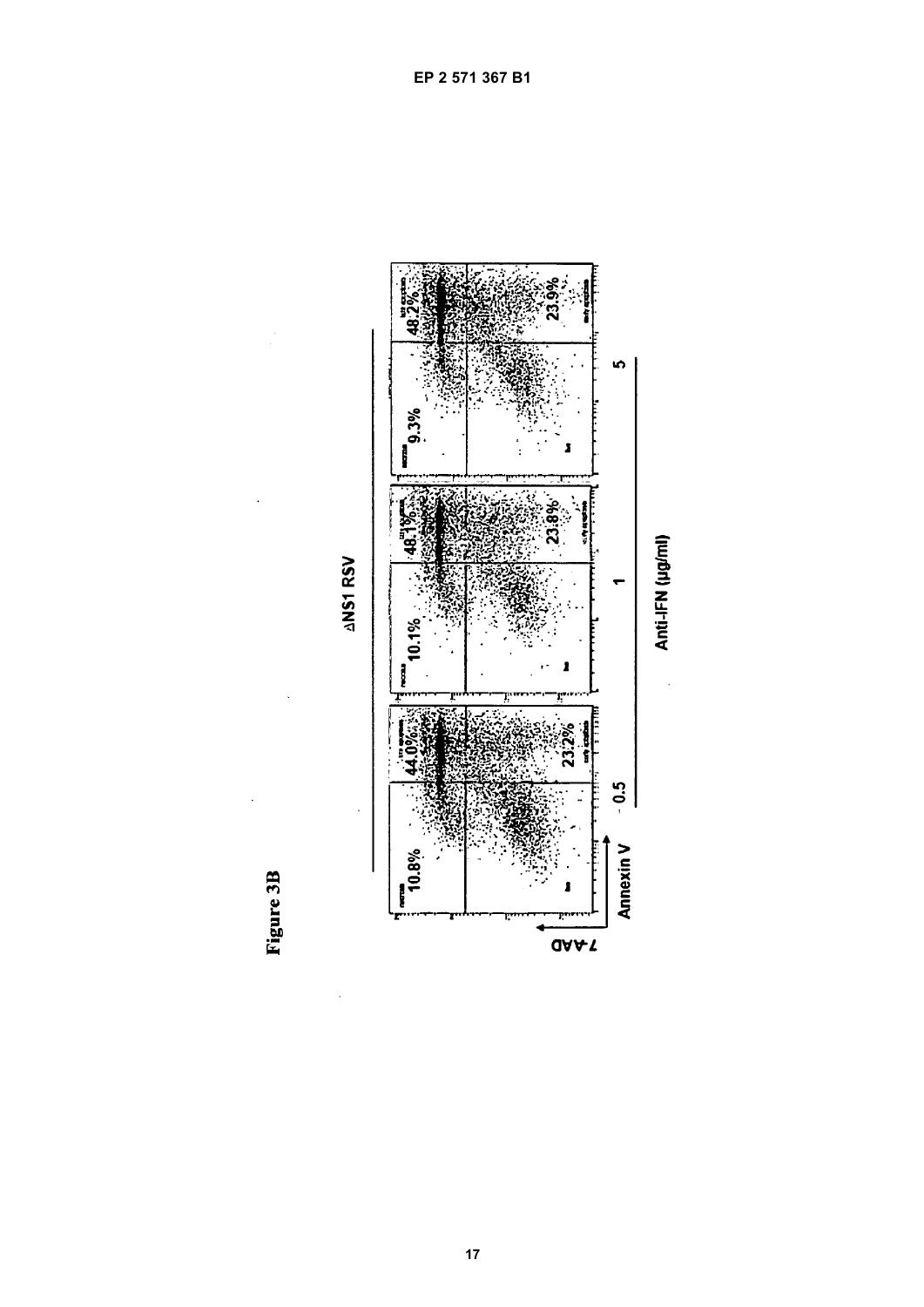

Figure 3C